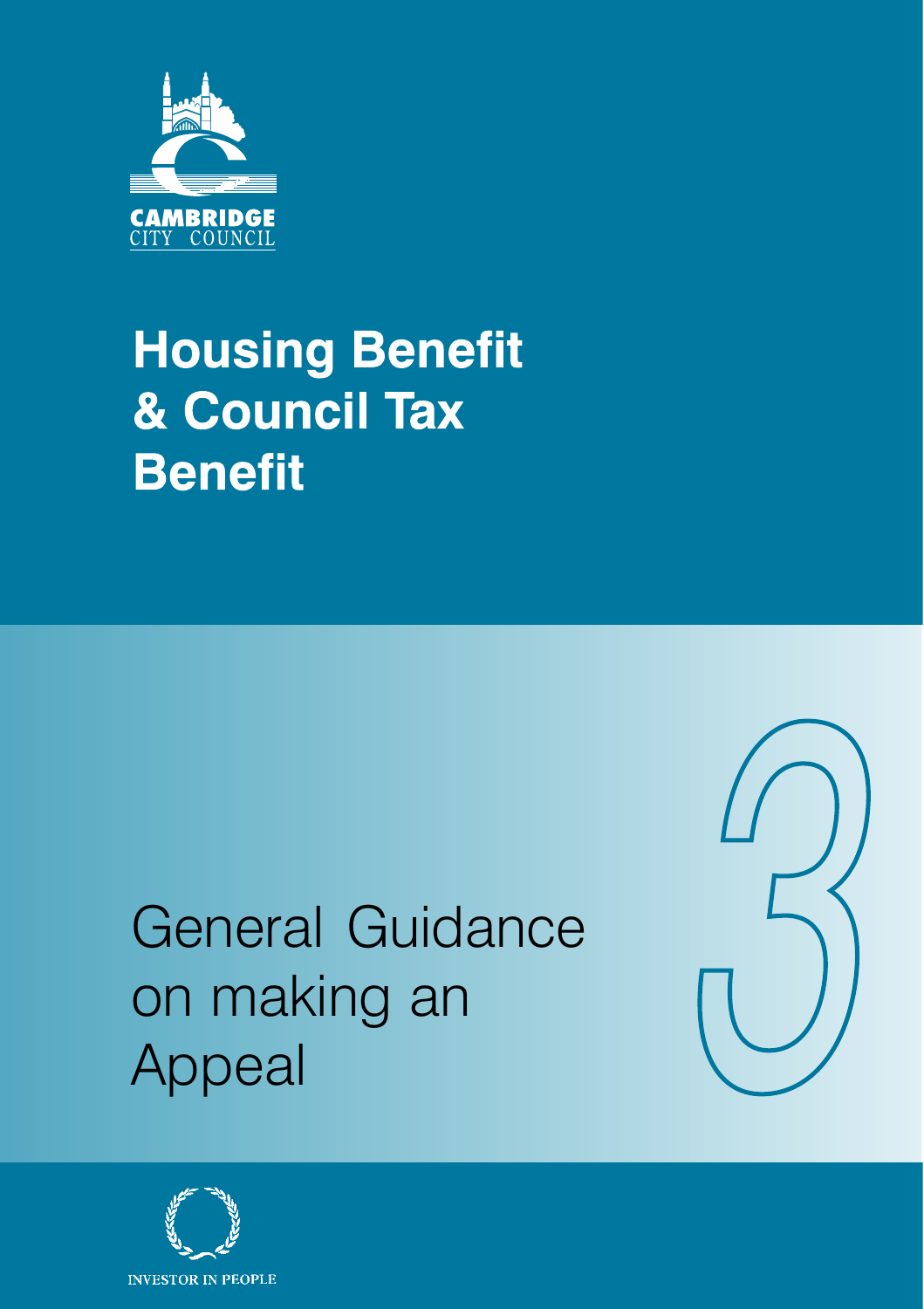### **Introduction**

An Appeals Hearing is the third step in the process of appealing against a decision made by Revenue Services about your claim for Housing Benefit or Council Tax Benefit.

The Appeals Service will decide your appeal at a tribunal hearing. The tribunal is made up of people who are not from Cambridge City Council.

You will already have received a letter from us telling you the decision regarding your claim or you will have received a written statement of reasons explaining the decision.

The letter telling you about the decision tells you if you have the right to appeal against it.

#### **Do you:**

- Believe the decision is wrong?
- Have the right to appeal against the decision?
- Want to appeal to an independent tribunal?

If you have answered 'YES' to all three questions, you will need to complete the appropriate form. This form is contained in our Appeals leaflet **'If you think the decision about your Housing or Council Tax Benefit is wrong'.**

## **Appeals Leaflet**

The Appeals leaflet is available on request from Revenue Services. Our details are on the back of this leaflet. The Appeals leaflet also provides advice on how to complete your Appeal Form and explains the whole Appeals process, covering the following issues:

- Do you want more information about the decision?
- Do you want us to look at the decision again?
- Do you want to appeal against the decision?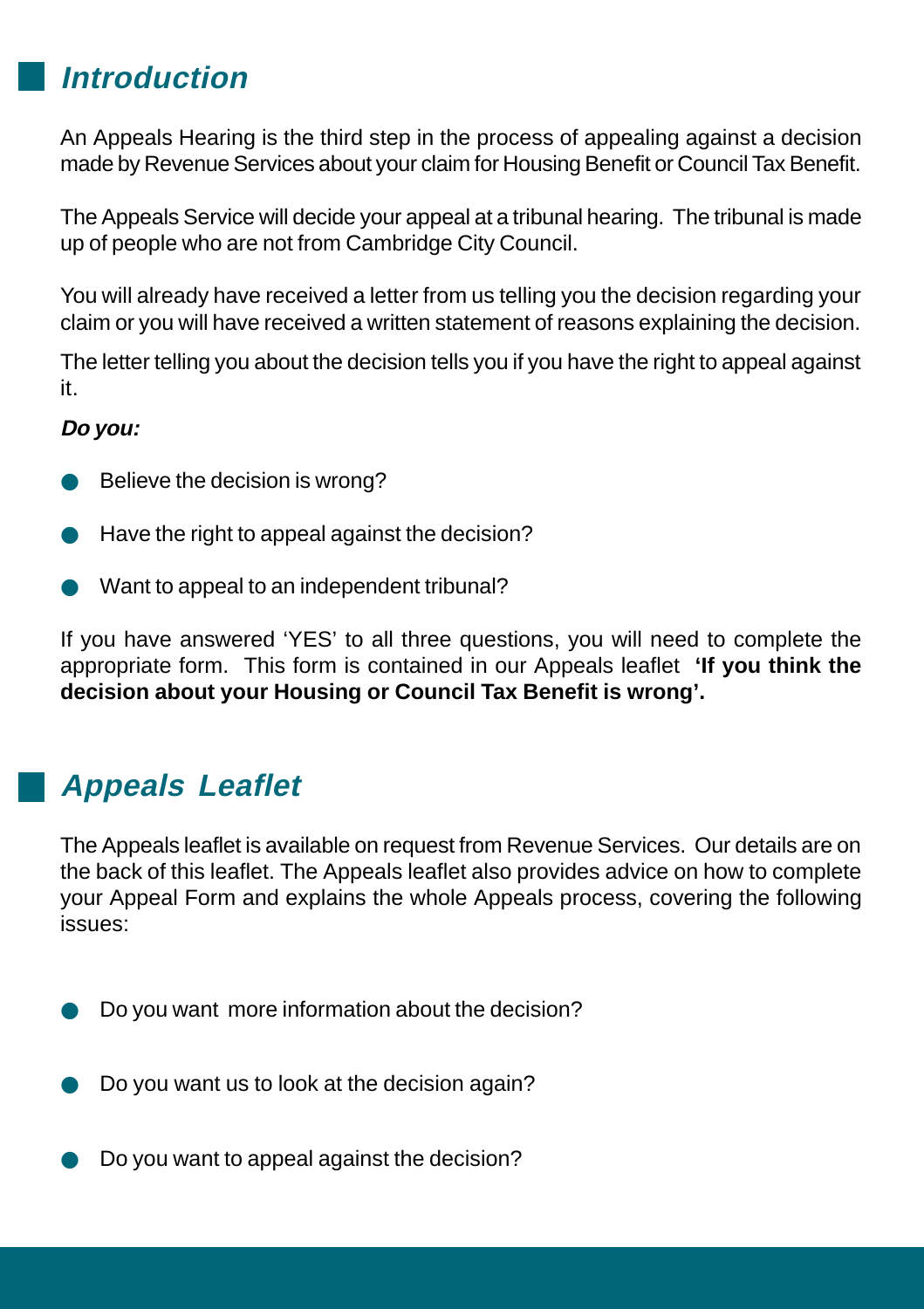- Time limits on making an appeal.
- After you have made an appeal.
- If you disagree with the tribunal's decision.
- Other organisations that can help.

#### **There are strict time limits for appealing so it is important that you contact us as soon as possible.**

If you require help to complete your Appeal Form or if you need independent help or advice you may wish to contact:

> The Citizen's Advice Bureau 72/74 Newmarket Road Cambridge CB5 8DZ Tel: (01223) 353875

> > or

Cambridge Independent Advice Centre 41 Mill Road Cambridge CB1 2AW Tel: (01223) 712222

It will help the advice bureau/advice centre, if you show them any letters you have about the decision that you think is wrong.

Unfortunately, it is not possible to obtain assistance in completing your Appeal Form from Revenue Services Officers but they are able to advise you on procedures and can forward your completed Appeal Form to the Appeals Officer.